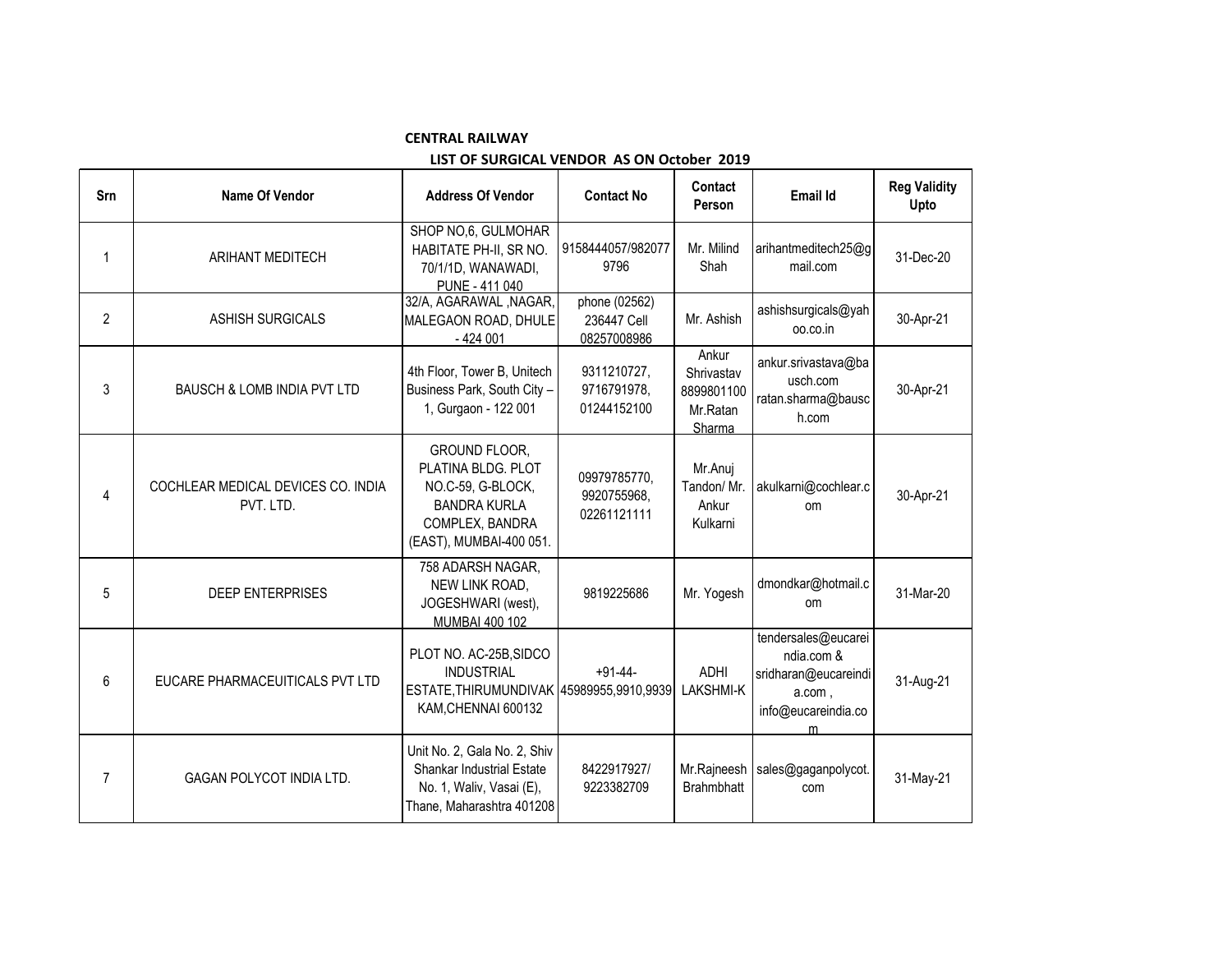| 8  | <b>GEETAI DISTRIBUTORS</b>       | PLOT NO 22, TIMBER<br>MARKET, BHUSAWAL -<br>425 201, DIST JALGAON                                                                      | 9422224730                   | Mr. Ajit Singh<br>Bera  | geetaidistributors@g<br>mail.com                              | 28-Feb-21  |
|----|----------------------------------|----------------------------------------------------------------------------------------------------------------------------------------|------------------------------|-------------------------|---------------------------------------------------------------|------------|
| 9  | GN Hearing India Private Limited | Office No.1201/1202/1203,<br>12th Floor, V Times Square,<br>Plot 3, Sector 15, Palm<br>Beach Road, CBD Belapur,<br>Navi Mumbai- 400614 | 022 27524700,<br>9821454135  | Mr. Sagar<br>Mahadik    | smahadik@gnresoun<br>d.com                                    | 28-Feb-21  |
| 10 | HEM & CO.                        | <b>ZEST BUSINESS SPACES,</b><br>1ST FLOOR, OFFICE<br>NO.117, M G ROAD,<br>GHATKOPAR (EAST),<br>MUMBAI-400 077                          | 9322252214                   |                         | Mr. Jay Shah   hemnco@gmail.com                               | 31-07-2021 |
| 11 | HI-TECH SURGICAL SYSTEM,         | 65, BABU GENU ROAD,<br>OPP. CORPORATION<br>BANK, MUMBAI-400 002.                                                                       | 9322006622, 022<br>2200 6622 | Mr.Barot                | info@hitechsurgical.c<br>om,<br>hitechsurgical1@gmai<br>l.com | 31-Jul-21  |
| 12 | <b>IMPEX INTERNATIONAL</b>       | C/12, CENTRAL PARK,<br>OPP. POPULAR CAR<br>BAZAR, CHAKALA,<br>ANDHERI-KURLA ROAD,<br>ANDHERI (E), MUMBAI-400<br>093                    | 8879515474                   | Mrs. Deepti<br>Seth     | idharmesh12@gmail.<br>com                                     | 30-Apr-21  |
| 13 | <b>ISCON SURGICALS LTD</b>       | 21/202, THAKUR HOUSE,<br><b>KRANTIVEER RAJGURU</b><br>MARG, GIRGAUM,<br>MUMBAI - 400 004                                               | 022-23800501,<br>9322405100  | Mr.Virendra<br>Sancheti | mumbai@pricon.co.in                                           | 31-Aug-20  |
| 14 | <b>K ENTERPRISES</b>             | 16, VIVEK INDUSTRIAL<br>ESTATE, WALBHAT ROAD,<br><b>GOREGAON (EAST)</b><br>MUMBAI - 400 063                                            | 9820704710                   | Mr. Kiran<br>Madaye     | kentpharma@gmail.c<br><b>om</b>                               | 30-Jun-21  |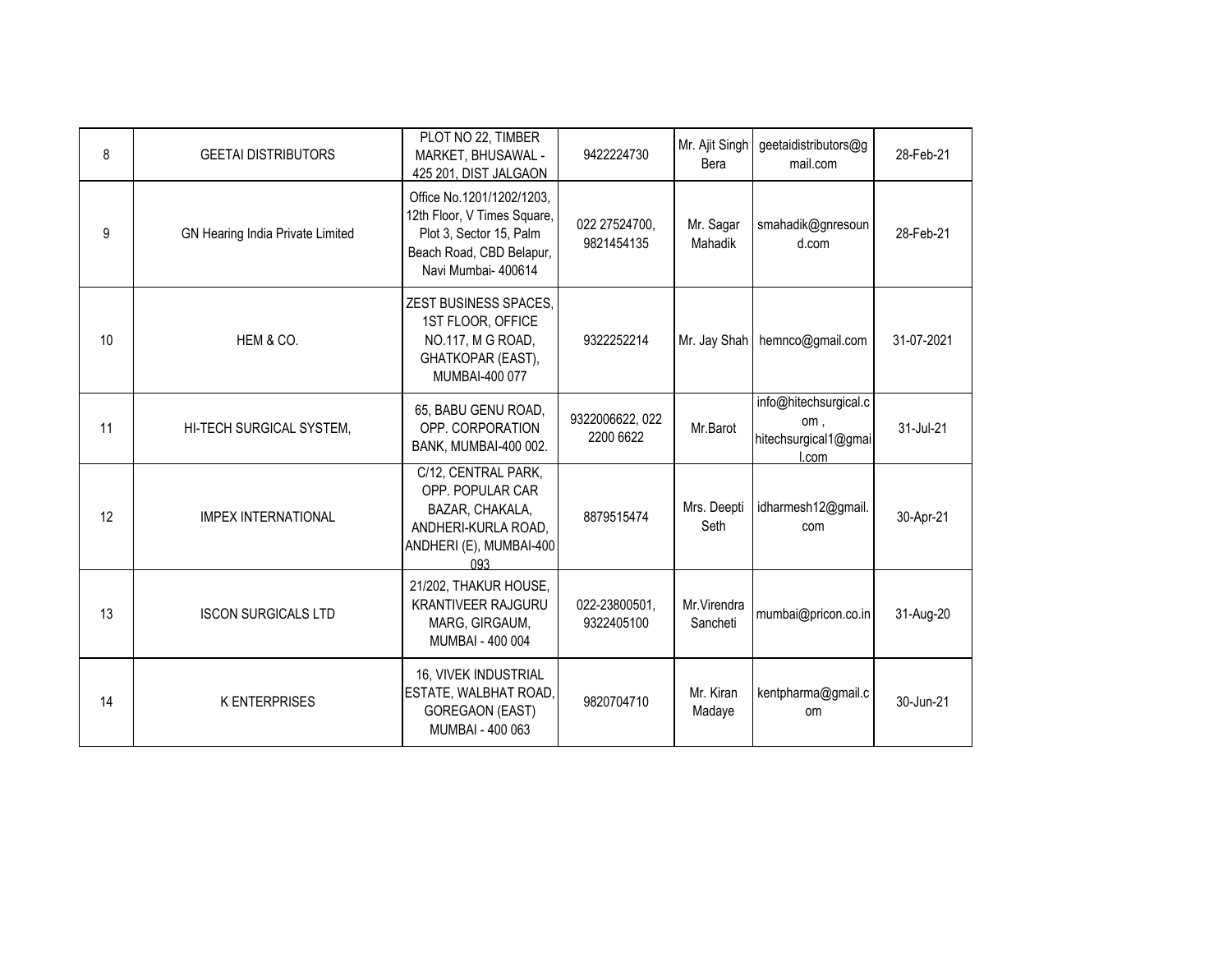| 15 | LAB MEDICA HEALTH CARE LLP     | C/104, Ratnakar Apartment,<br>Mahavir Nagar, Near HDFC<br>Bank, Kandivali (West)<br>Mumbai - 400 067                                                 | 9821060800                               | Mr.Kirti Mehta               | labmedicahealthcare<br>@gmail.com,<br>info@labmedicaindia.<br>com | 30-Jun-20 |
|----|--------------------------------|------------------------------------------------------------------------------------------------------------------------------------------------------|------------------------------------------|------------------------------|-------------------------------------------------------------------|-----------|
| 16 | <b>MEHTA SURGICAL</b>          | 28/41, MEHTA & VORA<br>CHAMBER, 2ND FLOOR,<br><b>BABU GENU MARG,</b><br>MUMBAI-400 002.                                                              | 9820140277                               | Mr. Tushar<br>Mehta          | mehtasurgicals@gma<br>il.com                                      | 31-May-21 |
| 17 | MITRA INDUSTRIES (P) LTD       | 14/4, Delhi-Mathura Road,<br>Faridabad, Haryana-121 003                                                                                              | 0129 2271068,<br>2271069                 |                              | customersupport@mi<br>pi.in                                       | 31-Oct-19 |
| 18 | <b>MRUDUL ELECTRONICS</b>      | "435, HIND RAJASTHAN<br>BLDG, D.S. PHALKE<br>ROAD, DADAR(E), MUMBAI-<br>400 014 "                                                                    | 022-24114048                             | Mr.C.Y.Raut                  | mrudulhearing@yaho<br>o.com                                       | 31-Aug-20 |
| 19 | NANDANA SURGICALS              | SHOP NO. 1, MANE<br>HOUSE, 87-1, BEHIND<br><b>GEETA VIHAR HOTEL,</b><br>OLD CST ROAD, KALINA,<br>SANTACRUZ (EAST),<br>MUMBAI 400 029                 | 9820350145                               | Mr Arun<br>Awasthi           | nandana.surgicals@g<br>mail.com                                   | 30-Jun-21 |
| 20 | <b>NIYATI SURGICAL</b>         | 107, DAMODAR BUILDING,<br>PRINCESS STREET, DAVA<br>BAZAR, MUMBAI-400 002                                                                             | 022-66347297,<br>66109610,<br>9321081979 | <b>NIMESH</b><br><b>SHAH</b> | niyatisurgical@yahoo.<br>com                                      | 31-Dec-19 |
| 21 | NovoMed Incorporation Pvt. Ltd | 103, The Summit Business<br>Bay Prakashwadi, Near<br>Cinemax Cinema, Village<br>Gundavali, Andheri Kurla<br>Road, Andheri (East),<br>Mumbai - 400093 | 022 26844066/67/68                       | Mr. Sunil                    | info@novomed.in                                                   | 28-Feb-21 |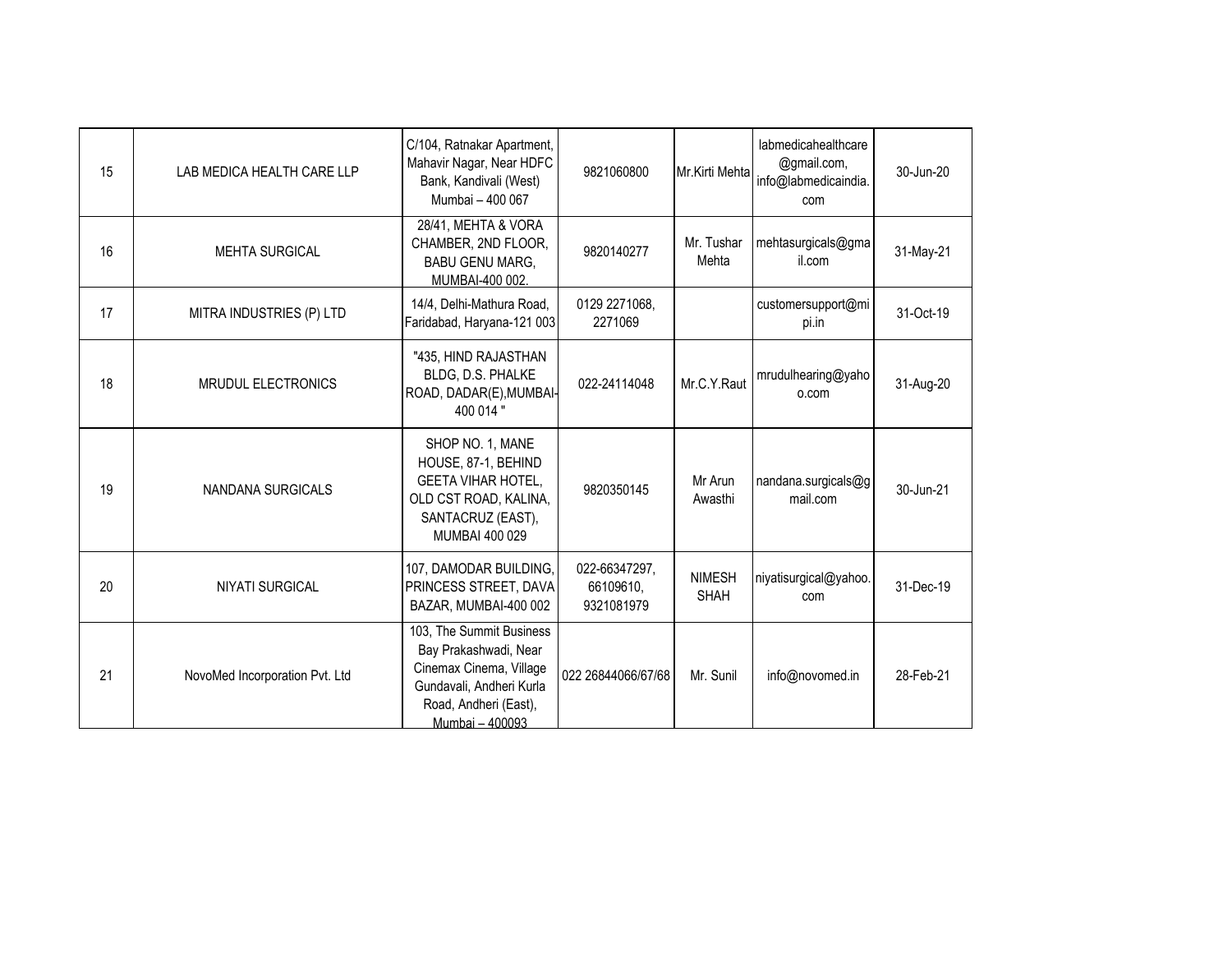| 22 | OZONE INDIA,                     | SAWTA MALI BHAVAN, 2<br>ND FLOOR, PLOT NO.163,<br><b>BABASAHEB AMBEDKAR</b><br>ROAD, BYCULLA (E)<br><b>MUMNAI 400 027</b>                      | 9820140688<br>879710126   | Mr. Anil<br>Kumar Singh       | ozone_india@rediffm<br>ail.com                                 | 30-Jun-21 |
|----|----------------------------------|------------------------------------------------------------------------------------------------------------------------------------------------|---------------------------|-------------------------------|----------------------------------------------------------------|-----------|
| 23 | PARSHVA MEDICARE PRIVATE LIMITED | "214/215, NEELKANTH<br><b>CORPORATE IT PARK,</b><br>KIROL ROAD, NEAR<br><b>VIDYAVIHAR STATION,</b><br><b>VIDYAVIHAR WEST,</b><br>MUMBAI-400086 | 2509 1922/ 23/24          | Mr.Hemal<br>Bhalani           | admin@parshvamedi<br>care.com                                  | 30-Apr-21 |
| 24 | PINNACLE BIOMED PVT LTD          | 202, INDIA PRINTING<br>HOUSE, 42 G.D.<br>AMBEDKAR MARG,<br>WADALA (W) MUMBAI- 400<br>031                                                       | 24129960                  | Mr. Ganesh                    | info@pinnaclebiomed<br>.com                                    | 31-Jul-21 |
| 25 | PREGNA INTERNATIONAL LTD.        | 13,SURYODAY<br>ESTATE, 136, TARDEO<br>ROAD, MUMBAI-400034                                                                                      | 9594930504                | <b>BHARAT</b><br><b>KADAM</b> | sales@pregna.com                                               | 30-Jun-20 |
| 26 | PUSHPANJALI MEDI INDIA PVT. LTD. | Gandhi House, 5th Floor,<br>16, Ganesh Chandra<br>Avenue, Kolkata, West<br>Bengal - 700013                                                     | 033 2236 0368             |                               | info@pushpanjaligrou<br>p.com                                  | 30-Jun-20 |
| 27 | RADHA MEDITECH                   | Shri Sadguru Darshan CHS<br>410, 4th floor, Fitwala Road,<br><b>Elphinstone Station Road</b><br>(W), Mumbai-400013                             | 9323161378,<br>9820566804 | Mr.Sudhir<br>Sanugale         | sudhir_sanugale@ya<br>hoo.com,<br>sunil_sanugale@yaho<br>o.com | 31-Jan-22 |
| 28 | RISHABH TRADING CO.              | SHOP No.7, GANGA VIHAR<br>CHSL, RAHEJA<br>TOWNSHIP, MALAD (E),<br>MUMBAI-400097                                                                | 9870193339                | Mrs. Archana<br>A Trivedi     | rishabhtradingco@ya<br>hoo.co.in                               | 31-Oct-19 |
| 29 | S S PHARMA AGENCY                | 43/44, VIJAY NAGAR,<br>BUILDING, OPP - W.RLY<br>STATION, DADAR (WEST)<br>MUMBAI - 400 028                                                      | 9892102531                | Prakash Jain                  | sspharma@gmail.co<br>m                                         | 30-Apr-21 |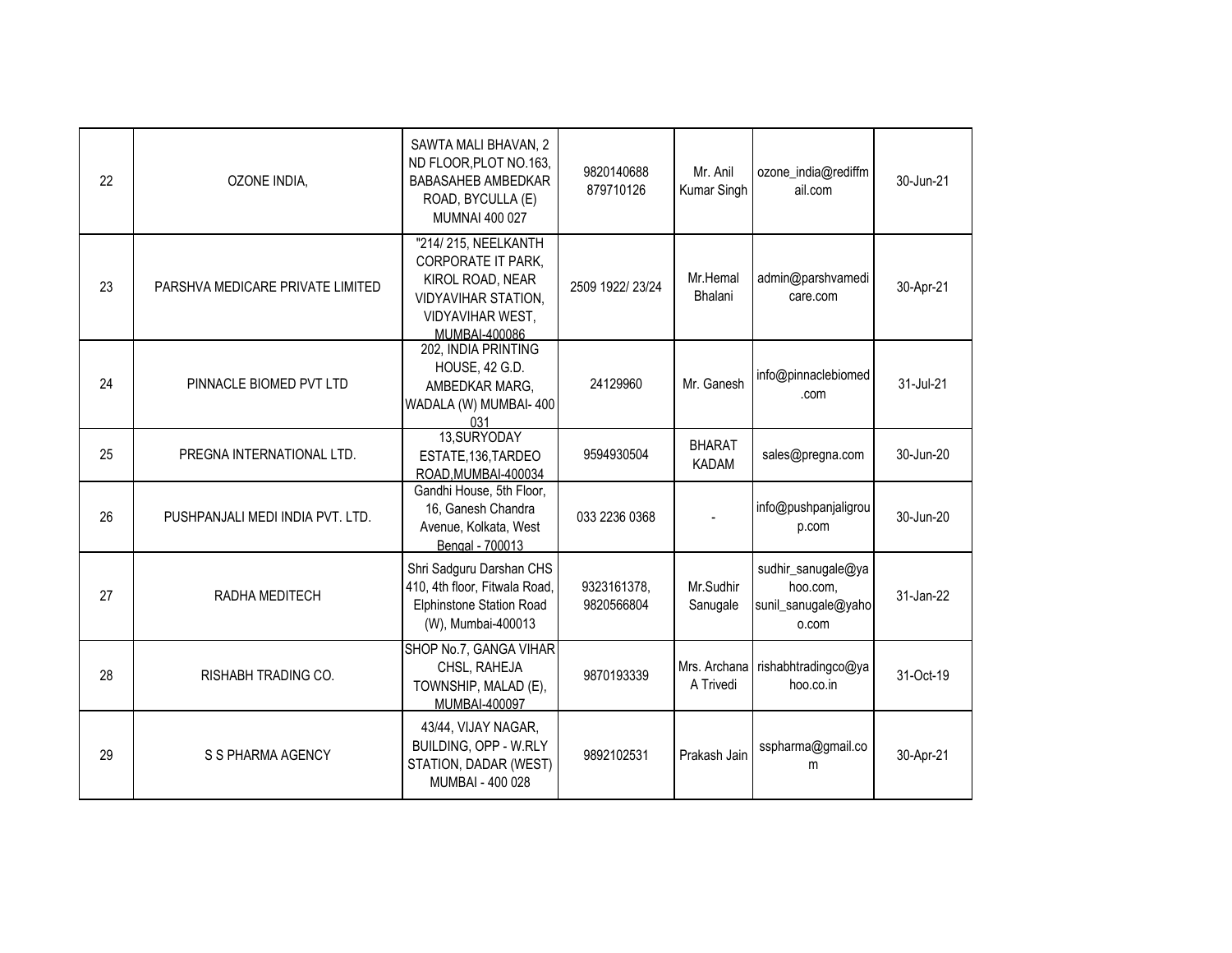| 30 | SEVEN SEAS ENTERPRISES                       | 403, RIVIEAR BUILDING,<br>PALM BEACH CO OP HSG<br>SOC, GANDHI GRAM<br>ROAD, NEAR ISKON<br>TEMPLE, JUHU- 400049                              | 022-26203479,<br>26743312    | Mr.<br>S.K.Malhotra    | sevenseas1@airtelm<br>ail.in            | 30-Jun-21 |
|----|----------------------------------------------|---------------------------------------------------------------------------------------------------------------------------------------------|------------------------------|------------------------|-----------------------------------------|-----------|
| 31 | SHREE ENTERPRISES                            | OPP.S.T. Qtr., MODEL MILL<br>ROAD, GANESHPETH,<br>NAGPUR.440018                                                                             | 9822465105<br>(0712)2723424. | Info                   | info@shreeenterprise<br>sngp.com        | 31-Aug-21 |
| 32 | <b>SHREE PHARMA</b>                          | 36, DEEN BLDG, N.M.<br><b>JOSHI MARG, NEAR -</b><br>SARVODAYA HOTEL, OPP<br>- PRAGATI IND ESTATE,<br>LOWER PAREL (EAST)<br>MUMBAI - 400 013 | 9969662737                   | Mr. Yedurkar           | shreepharma1234@g<br>mail.com           | 30-Sep-19 |
| 33 | <b>SPAN ENTERPRISES</b>                      | 601, IJMIMA, BEHIND<br>INFINITI MALL, OFF LINK<br>ROAD, MALAD (W) -<br>MUMBAI - 400 064                                                     | 2228442236                   | Mr.<br>Balashetty      | span_enterprises2009<br>@rediffmail.com | 28-Feb-21 |
| 34 | SURGICON HEALTHCARE PVT LTD                  | 611 SAKAR V BEHIND<br>NATRAJ CINEMA,<br>ASHRAM ROAD,<br>AHMEDABAD-380 009                                                                   | 9820351542                   | Mr. Bharat<br>Bhat     | admin@surgicon.in                       | 31-Oct-21 |
| 35 | <b>Synergy Medical Systems LLP</b>           | 4, Bajsons Industrial Estate,<br>C.G. Rd, Chakala, Andheri<br>East, Mumbai- 400099                                                          | 022-40121012,<br>49724912    | Mr. Vishal<br>D.Jaokar | info@synergymedsys.<br>com              | 30-Jun-21 |
| 36 | SYS MEDTECH INTERNATIONAL PRIVATE<br>LIMITED | Shop No.2, Ground<br>Floor, Shilipin Center, Near<br>Wadala Udyog Bhavan, G D<br>Ambedkar Marg, Wadala,<br>Mumbai,<br>Maharashtra400031     | 9329173393, 022-<br>24111187 | Mr.Satish<br>Singh     | info@sysmedtechint.c<br>om              | 28-Feb-21 |